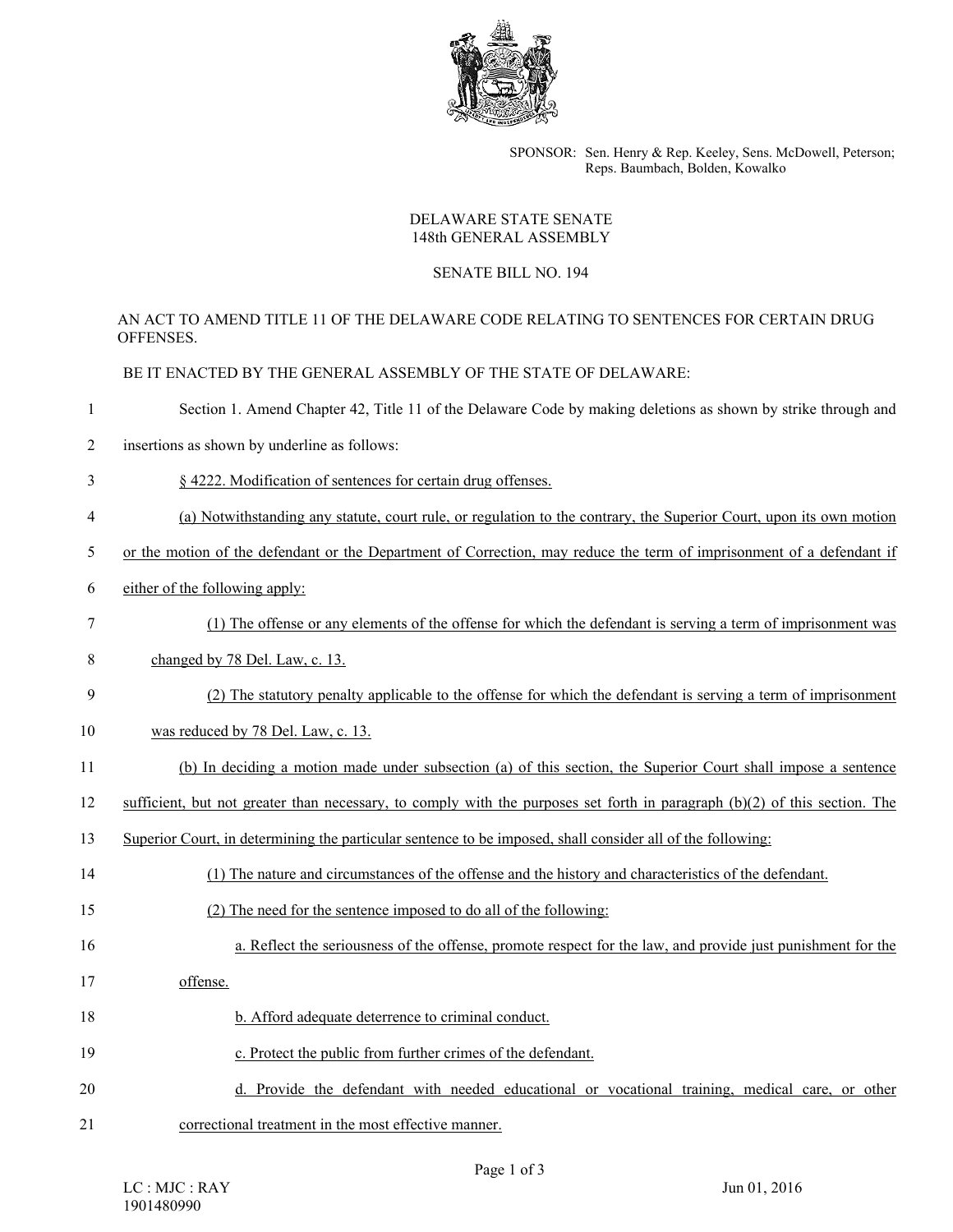| 22 | (3) The kinds of sentences available.                                                                                     |
|----|---------------------------------------------------------------------------------------------------------------------------|
| 23 | (4) The kinds of sentences and the sentencing range established for the applicable category of offense                    |
| 24 | committed by the applicable category of defendant as set forth by the Delaware Code.                                      |
| 25 | (5) In the case of a violation of probation, parole, or supervised release, the applicable statutory penalty              |
| 26 | established by the Delaware Code.                                                                                         |
| 27 | (6) Any additional amendments to the sections amended by 78 Del. Law, c. 13 that have been entered into the               |
| 28 | Delaware Code.                                                                                                            |
| 29 | (7) The need to avoid unwarranted sentence disparities among defendants with similar records who have been                |
| 30 | found guilty of similar conduct.                                                                                          |
| 31 | (8) The need to provide restitution to any victims of the offense.                                                        |
| 32 | $(c)(1)$ In determining whether, and to what extent, a reduction in the defendant's term of imprisonment under this       |
| 33 | section is warranted, the Superior Court shall determine the following, as applicable:                                    |
| 34 | a. The offense under 78 Del. Law, c. 13 that would have been applicable to the conduct for which the                      |
| 35 | defendant is serving a term of imprisonment.                                                                              |
| 36 | b. The statutory penalty under 78 Del. Law, c. 13 that would have been applicable to the offense for                      |
| 37 | which the defendant is serving the term of imprisonment or to the offense determined to be applicable under               |
| 38 | paragraph $(c)(1)a$ . of this section.                                                                                    |
| 39 | (2) In making a determination under paragraph (c)(1) of this section, the Superior Court shall substitute only            |
| 40 | the amendments made by 78 Del. Law, c. 13 for the corresponding offense or statutory penalty that applied when the        |
| 41 | defendant was sentenced and shall leave all other sentencing decisions unaffected.                                        |
| 42 | (d) The Superior Court may not reduce a defendant's term of imprisonment under this section if either of the              |
| 43 | following applies:                                                                                                        |
| 44 | (1) No amendments made by 78 Del. Law, c. 13 are applicable to the offense for which the defendant is                     |
| 45 | serving a term of imprisonment.                                                                                           |
| 46 | (2) No amendments made by 78 Del. Law, c. 13 reduce the statutory penalty applicable to the offense for                   |
| 47 | which the defendant is serving a term of imprisonment or to the offense determined to be applicable under paragraph       |
| 48 | $(c)(1)a$ . of this section.                                                                                              |
| 49 | $(e)(1)$ Except as provided in paragraph $(e)(2)$ of this section, the Superior Court may not under this section reduce   |
| 50 | the defendant's term of imprisonment to a term that is less than the minimum of the statutory penalty provided by 78 Del. |
| 51 | Law, c. 13.                                                                                                               |
|    |                                                                                                                           |